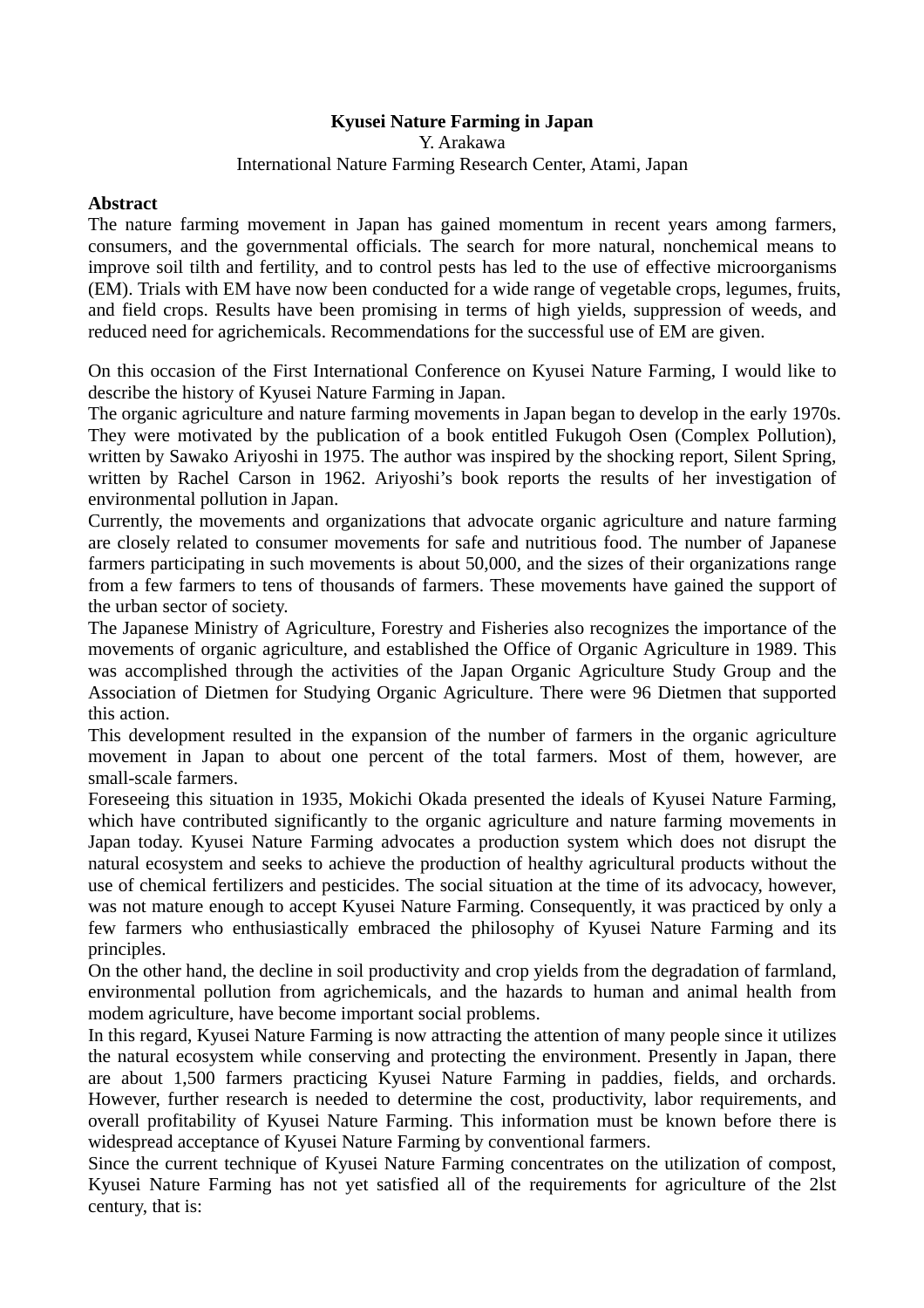- 1) High productivity,
- 2) Labor saving,
- 3) Energy saving,
- 4) Safety, and
- 5) Marketability.

In 1983, we started cultivation experiments using a new technique which follows the original philosophy of Kjusei Nature Farming. The conventional technique of Kyusei Nature Farming satisfies only two of the requirements, that is, energy saving and safety. Kyusei Nature Farming which adopts the technique of using effective microorganisms (EM), developed by Dr. Teruo Higa of the University of the Ryukyus, has good prospects of satisfying all five requirements.

The experimental cultivation for testing the effect of EM was performed at the Ishigaki Farm in Okinawa Prefecture for three years starting in 1983. The results of this study are shown in Table 1. The highest yield of peanuts and carrots were obtained from nature farming using EM, followed by conventional agriculture, and conventional nature farming. The effect of EM was dramatic. EM was also very effective on sugarcane, pineapple, potatoes, Daikon radish, cucumber, and leafy vegetables.

After these basic experiments, we began nationwide cultivation trials in 1986. Since Japan has an extreme range of climatic zones, from subarctic to subtropical, trial cultivations could be conducted at locations which are representative of the world's principal agroclimatic zones.

In the subarctic zone, EM was found to be effective in large-scale production of wheat, potatoes, soybeans, adzuki beans, onions, and carrots.

In the temperate zone, trial cultivation was performed in paddies, fields, and orchards. With EM, it is now possible to grow tomatoes, cucumbers, and eggplants in greenhouses, which was considered to be very difficult before. Furthermore, with EM we succeeded in growing fruits such as apples, Japanese pears, cherries, grapes, and especially European grapes without pesticides. This was virtually impossible before.

The results in the subtropical zone are those reported for the Ishigaki Farm in Okinawa (Table 1).

| Table 1. Yield of Peanuts and Carrots Grown in Three Different Farming Systems. |                                              |                                           |                                          |  |  |  |
|---------------------------------------------------------------------------------|----------------------------------------------|-------------------------------------------|------------------------------------------|--|--|--|
| Crop                                                                            | <b>Conventional</b><br><b>Nature Farming</b> | <b>Conventional</b><br><b>Agriculture</b> | <b>Nature Farming</b><br><b>Using EM</b> |  |  |  |
|                                                                                 |                                              | $kg$ ha <sup>-1</sup>                     |                                          |  |  |  |
| Peanut                                                                          | 500                                          | 2,000                                     | 3,500                                    |  |  |  |
| Carrot                                                                          | 0,000                                        | 25,000                                    | 28,000                                   |  |  |  |

## **Table 2. Outline of the Basic Experiments and Trial Cultivation Using EM.**

| <b>Type of Study</b>        | Year    | Area | <b>Farmers</b> | Crops |
|-----------------------------|---------|------|----------------|-------|
|                             |         | ha   | No.            | No.   |
| <b>Basic EM Experiments</b> | 1983-85 |      |                |       |
| <b>Trial Cultivations</b>   | 1986    | 30   | 200            | 50    |
|                             | 1987    | 60   | 470            | 80    |
|                             | 1988    | 150  | ,030           | 120   |

As shown in Table 2, the area of cultivation has been largely increased, and EM has proved to be effective for many crops. Cultivation using EM is now in the transition stage from trial cultivation to practical cultivation. Considerable progress is expected this year from trial cultivations using EM. From these results of nationwide trial cultivations using EM, the following conclusions can be made about the five requirements for a more sustainable agriculture in the future:

1) **High Productivity.** High productivity is restored and maintained by the reduction of disease and insect pests in soils and crops. Direct effects due to the increase of nitrogen-fixing bacteria and VA mycorrhizal fungi has also been observed. This effect comes from EM 2 and EM 3.